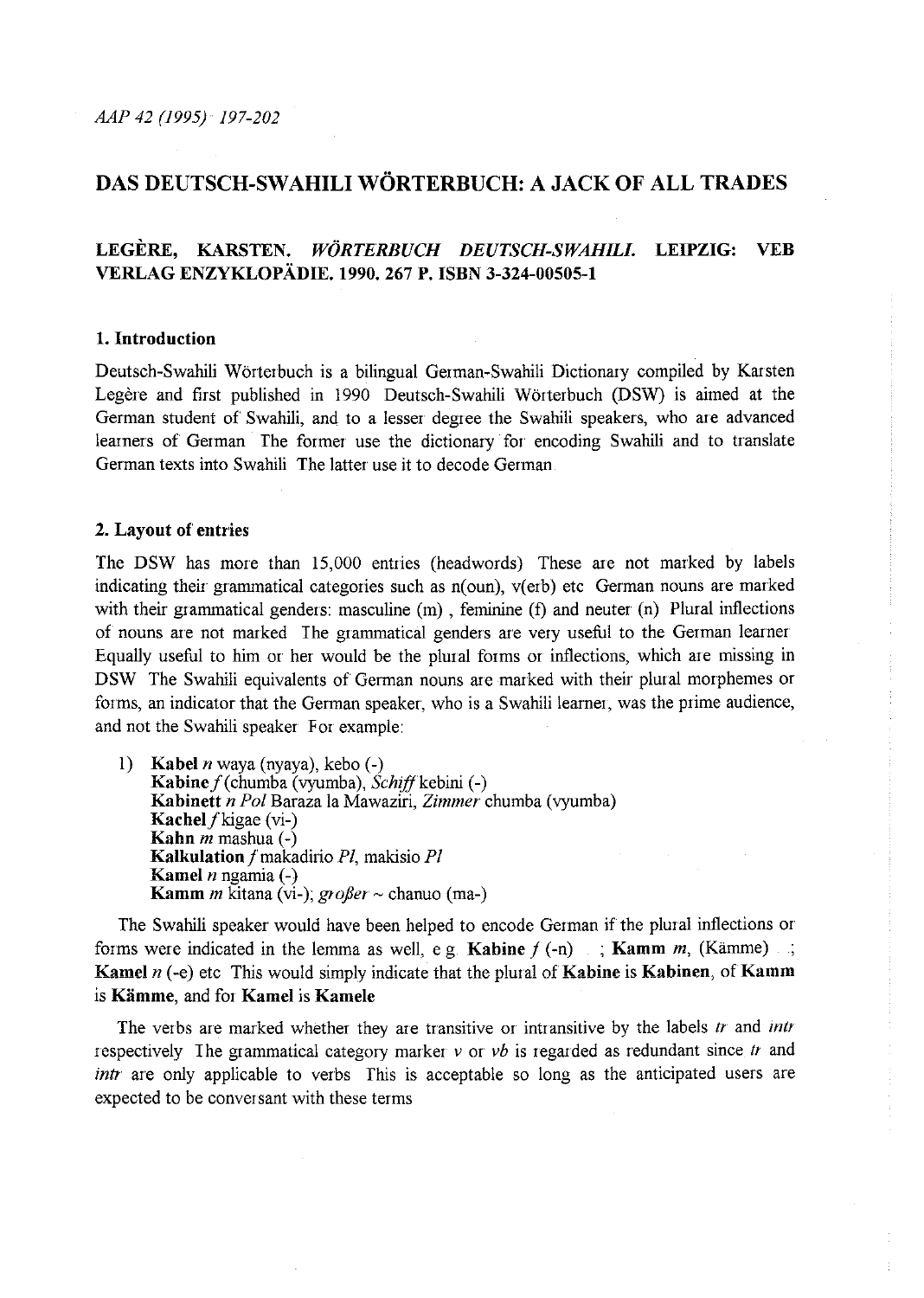### 198 *JAMESS MDEE*

2) abbauen *tr Gerüst u.ä.* -tengua; *Bergb* -chimba *od* -chimbua **abbeifien** tJ -mega *od* -menya **abfahren** *intr* -ondoka; *t1 wegschaffen* -peleka, safirisha abflauen *intr Wind-pungua* 

Other categories such as adjectives, adverbs, prepositions or conjunctions are unmarked except where an item functions in more than one grammatical category For example:

3) **absichtlich 1** *Adj* -a makusudi, 2 *Adv* [kwa] makusudi **allmiihlich** 1 *Adj* tar atibu, 2. *Adv* hatua kwa hatua **als** 1 *Adv* kama, 2 *Konj* -po- -ki**auf 1** *Adv* 1-und ab huku na huko, 2 *Flap* a) *Ortjuu* ya kwenye b) *Zeit* 1-einen Monat mpaka od hadi mwezi ujao

A dictionary user wishing to check a grammatical category of an item would not be able to get this information on the spot and with one look The reader is taken for granted here that he knows the morphological or syntactic characteristics of these forms or their definitions which are indicative of the grammatical category of an item. For example:

4) **absurd** -a upuuzi, a kuchekesha **abwechselnd** kwa zamu, -a kubadilishikabadilishika **auch** pia, vilevile **ausgezeichnet** bora **aufmerksam** -angalifu, -enye makini

#### 3. Variation of spelling

Swahili equivalents of the German headwords have been at time written with variant spellings For example:

5) **Kern** *m Phys* n[y]uk[i]lia (-), ~energie nishati ya kinuklia, ~forschung uchunguzi wa kinuklia **Klage** f *JUJ* mash[i]taka **Krampf** *m* dege[dege]  $(-)$ **Apfel** *m* tofa[h ]a (ma-) **Arterie**  $f$  a[**r**]teri (-)

This means that **n[y]uk[i]lia = nuklia** and **nyukilia; mash[i]taka = mashtaka** and **mashitaka; dege[dege] = degedege** and **dege; tofa[h]a = tofaa** and **tofaha;** and **a[r]teri** <sup>=</sup> **ateri and arteri** The problem of variant spellings in the Swahili lexicon is apparent even in the Standard Swahili Dictionary (SSD) (IUKI 1981) However, this has to be conected, because even in SSD the accepted orthography is known despite the redundancies in it Rendering only the accepted form would help the Swahili learner to know the variant which is regarded as standard For example **mashtaka and nuklia** are the accepted forms The sub entries of'Kem': -energie, -forschung etc show only the accepted form **nuklia** Ihe same applies to the derivatives of 'Klage': klagen *intr Jur* peleka mashtaka; Kläger *m Jur* mshtakiwa (wa-)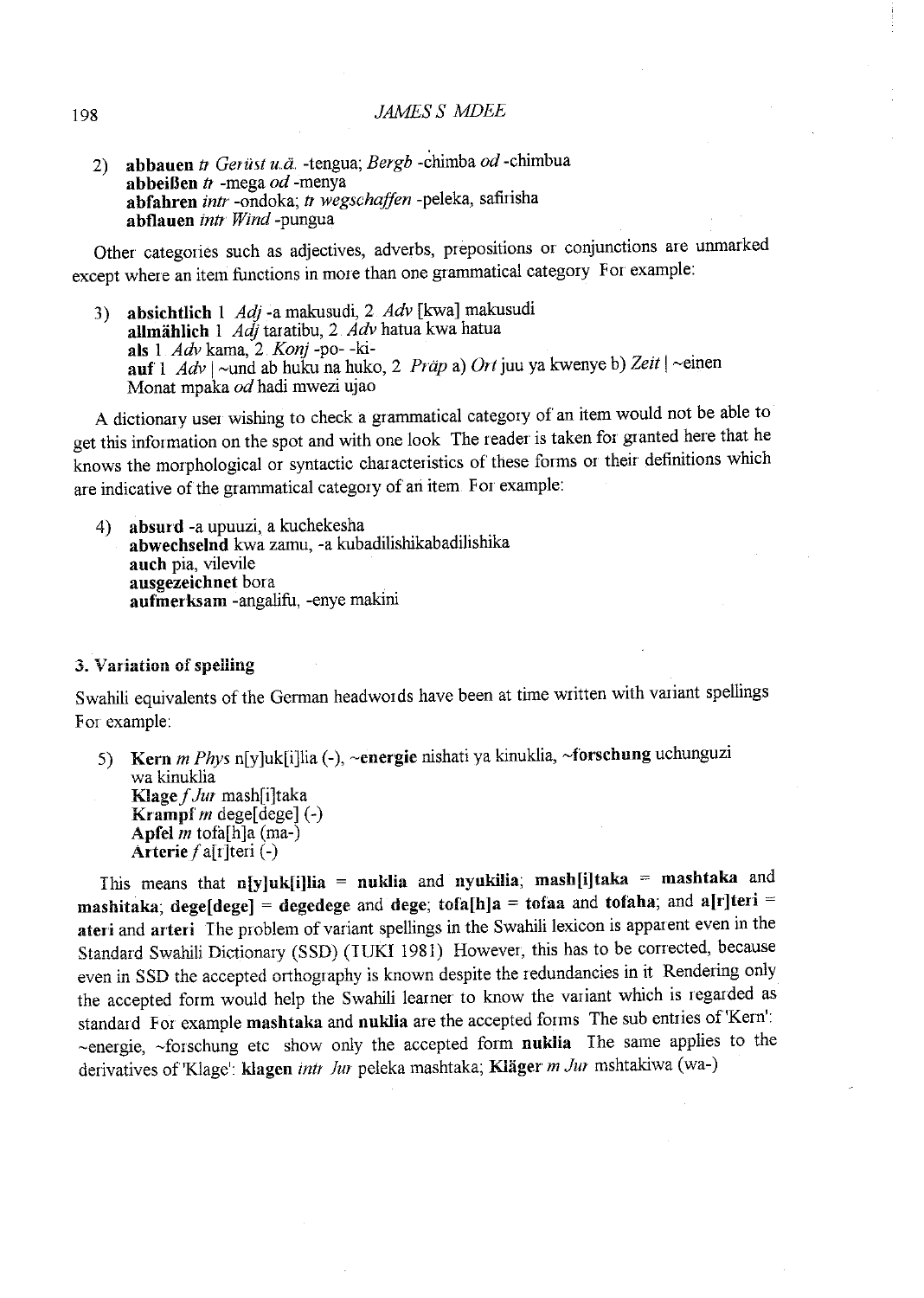Some phrasal equivalents of the headwords have optional elements put in square brackets For example:

6) Alarm *m* [hali ya] tahadhari Kilometerzähler *m* mita [ya gari] Kino *n* [ nyumba ya] sinema Korken *m* kizibo [cha gome]

This implies that the user has the option of using the entire paraphras for every headword or can omit the elements in the brackets What is important here is whether the semantic content of the Swahili equivalent is equivocal to that of the headword with or without the elements in brackets or not Of the basence of the bracketed elements does not affect the sense of the headword then the added elements are redundant If the elements are necessary, then they do not have to be in brackets What could be asked is, do the Swahili speakers say: "Ninakwenda sinema" or "Ninakwenda nyumba ya sinema", and "Ondoa kizibo" or "Ondoa kizibo cha gome"? It seems that the elements in the brackets are not necessary here In the case of 'Kilometerzahler' the neologism *spidimeta* (speedmeter) could be understood more than *mita*  or even *mita ya gari* 

### 4. Swahili equivalents

The Swahili equivalents of the entrywords in DSW are as expected in the one word forms However some equivalents are in phrase or word group forms as in 'Kilometerzahler', 'Kino', 'Korken' etc Moreover, other equivalents are in sentence forms and sometimes they are rather long

7) Amphibienfahrzeuge *n* gari ya kijeshi iendayo ardhini na kuelea majini Kamille *f* aina ya mti shamba wenye maua iitwayo camomile Kiinguruh *n* mnyama wa Australia aitwayo kangaroo Klarinette f ala ya kupuliza ya aina ya saksafoni ndogo iitwayo klarineti Klee *m* mmea wenye majani uitwao clover Koproduction *f Film* picha ya sinema iliyopigwa od inayopigwa na wabia Abschlußprüfung f mtihani wa kuhitimu shule ya msingi od mwaka wa masomo alarmieren *tr* weka katika hali ya tahadhari

Most of these descriptions could be shortened and in some cases eliminated Where Swahili had no equivalents, adoption or even coinage (based on Swahili phonology and word formation rules) could have been preferred to a long description Since English is a more familiar foreign language to most Swahili speakers, the loanwords could come from this language as practiced in the dictionary The source language should be indicated at the end of the entry. The equivalents for the above sample headwords could be as follows: gari amfibia, kamomile, kangaroo, klar'ineti, klova, filamu ya ubia, mtihani wa mwisho, tahadharisha

Some headwords are defined in the form of'definition in usage'

8) abhelfen *intr* | dem kann abgeholfen werden inawezekana kulitafutia dawa | dem ist abzuhelfen litafutiwe dawa abkommen *intr* I vom Weg- acha njia abraten *intr* | er rät uns von der Reise ab anatushauri tusifanye safari **abstimmen** *intr* | über einen Vorschlag  $\sim$  piga kura juu ya pendekezo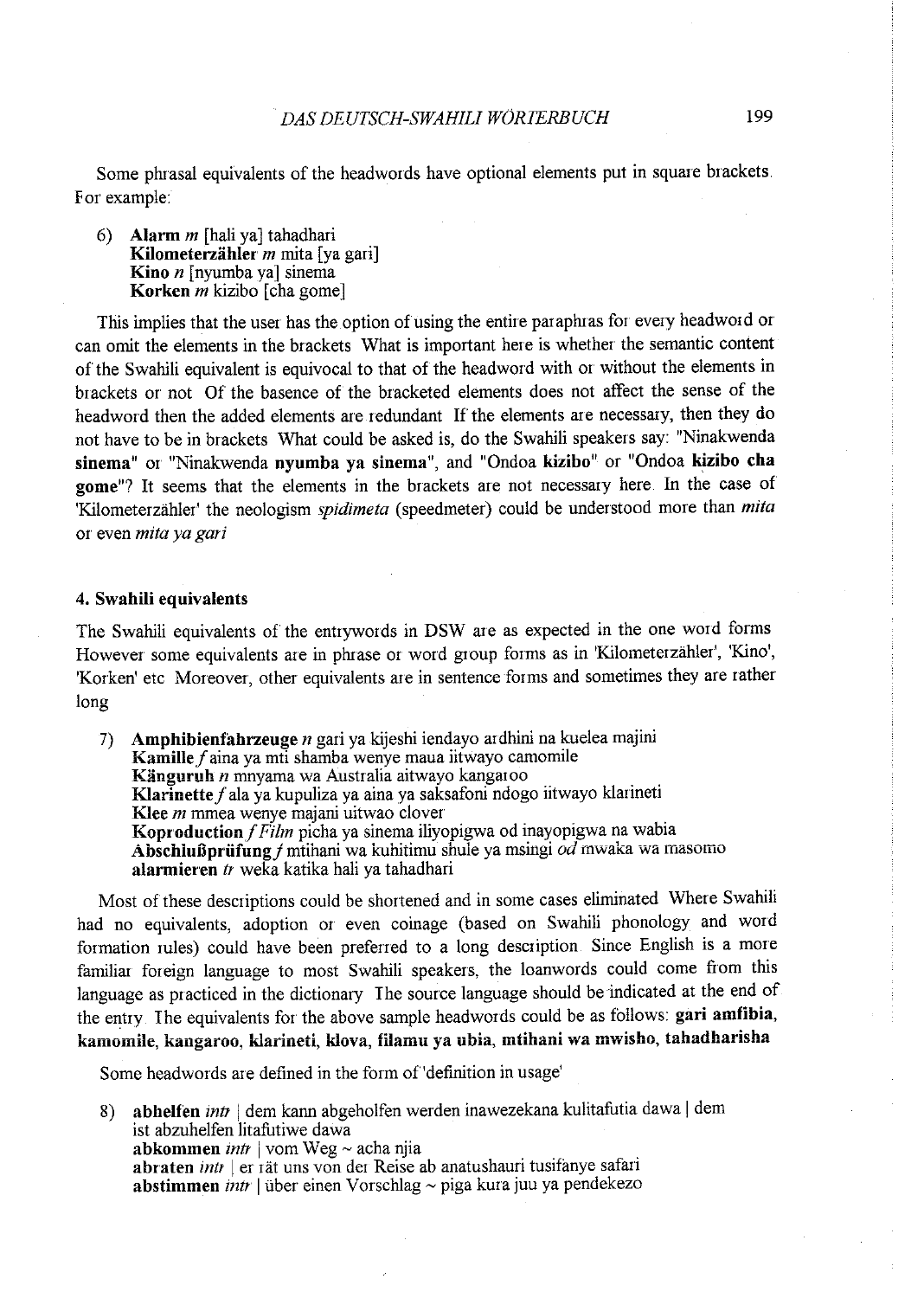**kenntlich/etwas-** machen dhihirisha, tambulisha kitu **kleiden** tr I das kleidet sie gut inamkaa vizuri **klip**  $| \sim$  und klar bila kuficha **kommen**  $| \sim$  und Gehen pirikapirika, pilikapilika  $(-)$ 

This approach is very useful to language learners because it helps them in encoding However, it does not give the meaning of individual lexical items Moreover, we do not know if the given sample sentences cover all the instances the word is used in Where this is the case, we would assume that the user looking up a word in the dictionary could find the typical sentence similar to that in which he found the word and hence get the meaning of the whole sentence Function words or word groups which have fixed sense could be explained in this method, as in 'klip' above Content words need their equivalents in the TL For example: **abraten** intr -shauri (advise) Er rat uns von der Reise ab = anatushauri tusisafiri (He advised us not to travel)

Some equivalents are not precise enough for one to get the meaning of the headwords because they convey a slightly different meaning fiom that of the entrywords especially derivatives Others lack semantic limiters that would restrict the sense of a lexeme

9) **arbeiten** *intr* -enda **Husten** *m* kukohoa, makohozi **Abgeordnete**( $r$ )  $f(m)$  mjumbe (wa-) Konserve f kopo (ma-) **Koppelung** fkuunganisha **Kosmetik** fupambaji, urembaji

The translation of Swahili deverbal infinitive nouns into German is problematic Should it take the *-ung* form, e g **Begleitung** f kusindikiza; **Trennung** f kutenga, kutenganisha; Koppelung f kuunganisha etc or with the infinitive verbal noun, e g. Kraulen *n* kuogelea kwa kurusha mikono; **Kommen** n kuja; **Kiinnen** n uwezo or kuweza? Should every item be taken on its own merit and be translated according to the sense denoted? Is **Koppelung**  'kuunganisha' (joining) 'kiungio' (joining object) or 'kiungo' (joint)? **Kosmetik** could better be explained by 'vipodozi' 'Urembaji' and 'Upambaji' are too broad They include beautifying a room with flowers or pictures, or even a person with beautiful clothes **Husten** *n* is 'kikohozi' (caugh) and husten *intr* 'kohoa' (to caugh) 'Mjumbe' in Abgeordneter needs to be qualified, e g 'mjumbe wa baraza la wakilishi' (member of house of representatives) 'Mjumbe' (member) alone is not enough. 'Kopo' translated only as 'tin' is confusing It needs to be qualified too

#### **5. Lexicographical metalanguage**

A general dictionary avoids the use of linguistic codes as metalanguage even if they are explained in the front matter because they may be a handicap to an ordinary language user, who is not familiar with the language, e g. *rel* for the Swahili relatives: -ye-, -yo-, -cho-, -lo-, zo-, -ko-, -mo-, -po-, -o-, or *neg* for the negative forms ha- or si- The use of the codes *rel* and *neg* in the definitions does not give the reader the meaning of the word if he/she is not informed of Swahili grammar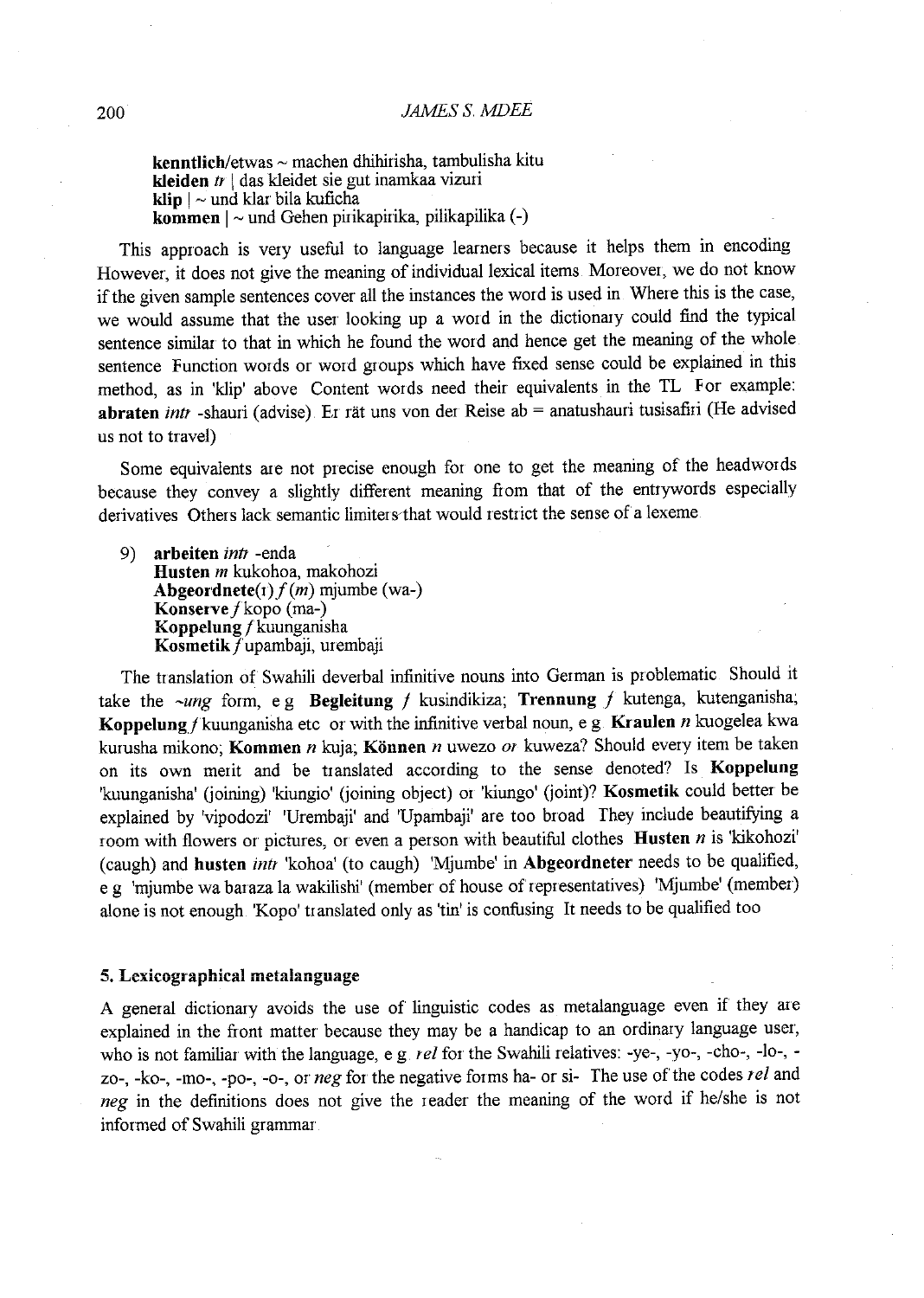10) krankhaft -si-, *rei-a* kawaida [unusual] kurzsichtig *Med* -si- *rel-ona* vizuri [short-shighted] Sand *m* mchanga (mi-) | *überti* die Sache ist im ~ verlaufen -neg -fikia mbali *-neg* -fanika Ahnung  $f$  keine ~ haben von *-neg* -wa na habari ya *od* za [have no idea]

The user would have been helped if an actual word is used instead of *re!, neg,* -si- -wa etc In the case of relatives , -o- should be taken as basic since all except -ye- have this element Thus krankhaft -sio -a kawaida, kurzsichtig -sioona vizuri The negatives could also be written in full, e.g Ahnung | keine  $\sim$  haben von hakuwa/-siokuwa na habari.

Definitions should always be in complete sentences Incomplete statements make it difficult for the reader to get the meaning of the headword because the user has to fill the missing words before he could retrieve the meaning of the item in the definition

11) anfliegen tr Flug -karibia kwa ndege ankleben  $tr$  -bandika kwa gundi anküpfen  $tr$  -funga fundo konservativ -enye kushikilia - -a zamani **köpfen** *tr Sport* -piga kwa kichwa kr**önen** *tr* -tia *od* -vika taji

It is difficult to mark the plural forms of open compound forms in Swahili because in most cases the two elements have plural markers and sometimes the markers of the two elements are different in form In DSW only the plural marker of the first element is indicated:

12) Kapazität f fundi stadi (ma-) [i e. mafundi stadi] *KapellejArch* kanisa dogo (ma-) [i.e makanisa dogo] Kandidat *m Wahl* mgornbea uchaguzi (wa-) [i e wagombea uchaguzi] Schädling *m* mnyama mharibifu Sanitäter *m* mdaktari msaidizi (ma-) [i e madaktari msaidizi] Ader f mshipa wa damu

Ihe plural markers (ma-) and (wa-) put after the lexical item indicate that they are prefixed to the first elements, i e fundi stadi (ma-) = mafundi stadi; mgombea uchaguzi (wa-) = wagombea uchaguzi The plural markers in these contexts do not create problems of encoding because the second elements do not take the plural marker, whether it is an adjective as 'stadi' or in a noun like 'uchaguzi' On the other hand 'kanisa dogo' (ma-) = 'makanisa dogo' or 'daktari msaidizi' (ma-) = 'madaktari msaidizi' do not follow the same logic The plural marker for 'mnyama mharibifu' (Schadling) and mshipa wa damu (Ader) seem to have been forgotten The correct rendering of plural markers of open compound nouns that will take into account both elements of the lexical item where it is applicable, would be as follows:

13) Kapazität f fundi stadi (ma-) [i e mafundi stadi] Kapelle f Arch kanisa dogo (ma-/ma-) [i e makanisa madogo] Schädling *m* mnyama mharibifu (wa-/wa-) [i e wanyama waharibifu] Sanitater *m* mdaktari msaidizi (ma-/wa-)) [i e. madaktari wasaidizi]